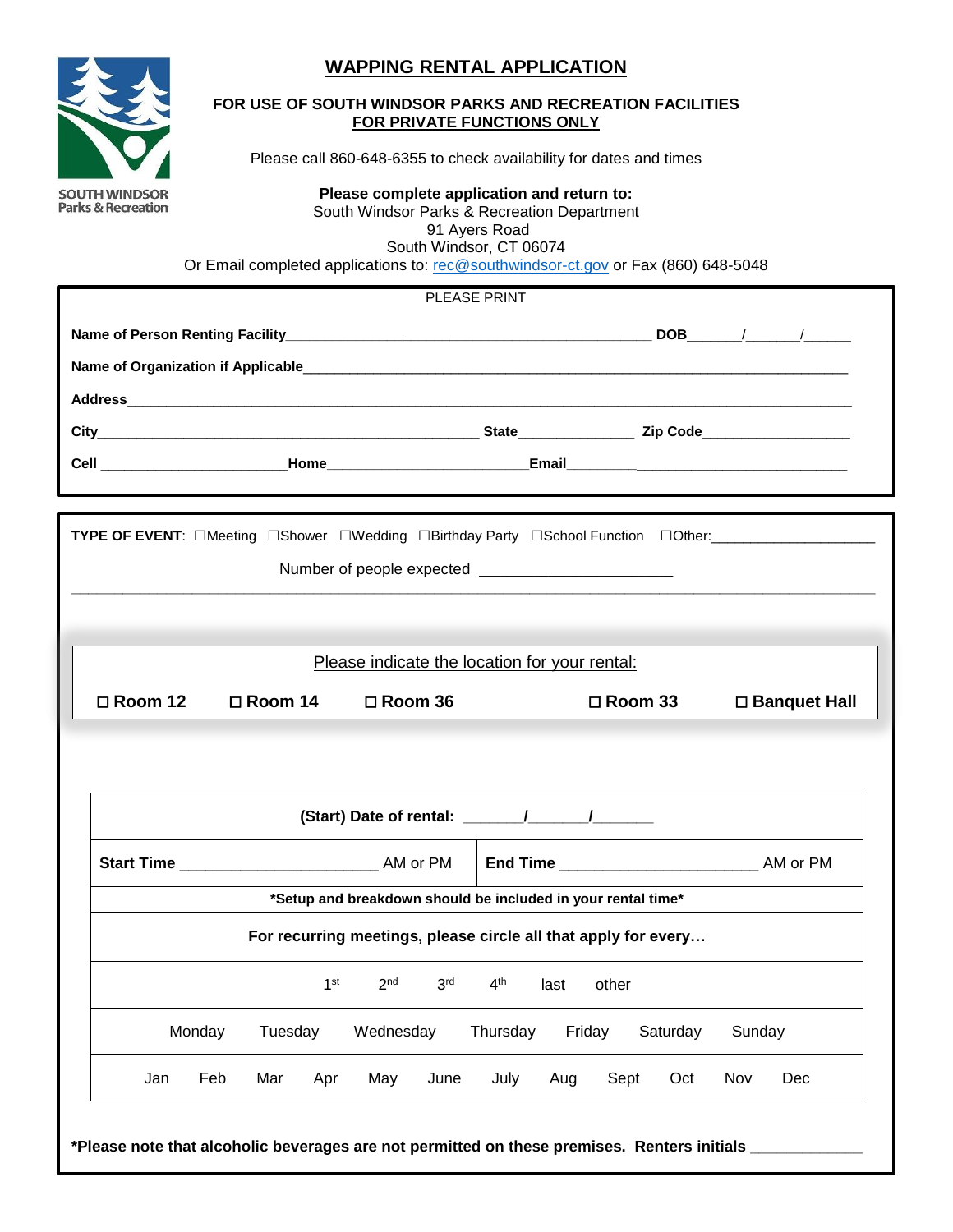| <b>Facility Information</b> |                                |          |                                       |                                                                                         |  |  |
|-----------------------------|--------------------------------|----------|---------------------------------------|-----------------------------------------------------------------------------------------|--|--|
|                             | <b>Recommended Use</b>         | Capacity | <b>Availability</b>                   | Fee                                                                                     |  |  |
| Room 12                     | South Windsor                  |          | Monday-Thursday<br>$5:30$ pm $-10$ pm | No cost for SW resident<br>groups or businesses<br>that provide proper<br>documentation |  |  |
| Room 14                     | Resident groups<br>or business | 25       |                                       |                                                                                         |  |  |
| Room 36                     | meetings                       |          |                                       |                                                                                         |  |  |
| Room 33                     | Small parties or<br>events     | 30       | Friday<br>$6pm - 10pm$                | \$50/hour<br>Minimum of 2 hours                                                         |  |  |
|                             |                                |          | Saturday-Sunday<br>$9am - 10pm$       | Non-resident fee- \$100                                                                 |  |  |
| <b>Banquet Hall</b>         | Large parties,<br>banquets     | 75       | Friday<br>$6pm - 10pm$                | \$100/hour<br>Minimum of 2 hours                                                        |  |  |
|                             |                                |          | Saturday-Sunday<br>$9am - 10pm$       | Non-resident fee- \$100                                                                 |  |  |
|                             |                                |          |                                       |                                                                                         |  |  |

## **Security/Damage Agreement**

**The user agrees to follow all conditions of Agreement. Credit cards are required as security in the case of any damage, abuse of rental times, or the need for extensive cleaning; user is liable for expenses incurred.**

| The following methods of payment are acceptable: | Circle One: VISA • MasterCard • Discover |                |  |
|--------------------------------------------------|------------------------------------------|----------------|--|
|                                                  |                                          |                |  |
|                                                  |                                          |                |  |
|                                                  |                                          |                |  |
|                                                  |                                          | STATE ZIP CODE |  |
|                                                  |                                          |                |  |
|                                                  |                                          |                |  |

#### LESSEE(S) OR USER(S) IDENTIFICATION

The undersigned, hereinafter referred to as the Lessee, in leasing or requesting the use of the Wapping Parks and Recreation Facility, agrees that he or it will indemnify and save harmless the Town of South Windsor and its officers, agents, servants, named as co-defendant in any claim or suit, on account of any and all claims, damages, losses, workers compensation payments, judgments, litigation expenses and counsel fees arising out of injuries to the person (including death) sustained by or alleged to have been sustained by the servants, employees or agents of the Town of South Windsor or by any officers, agents, or servants of the Lessee or by any participant or spectator, or arising out of damage to property real or personal alleged to have been caused in whole or in part by acts of omissions of the Lessee or any participant or spectator or anyone directly or indirectly employed or working for the Lessee, including volunteers, in connection with the lease or use of Wapping Parks and Recreation Facility. The Lessee further undertakes to reimburse the Town of South Windsor for any damage to its real or personal property occurring in connection with the lease or use of Wapping Parks and Recreation Facility by Lessee unless the damage is caused by the Town of South Windsor.

Additional approval may be required from the Town Manager, Chief of Police, and/or Fire Marshall. Also, additional liability insurance or security fees may be required as deemed necessary by the South Windsor Parks and Recreation Department.

\_\_\_\_\_\_\_\_\_\_\_\_\_\_\_\_\_\_\_\_\_\_\_\_\_\_\_\_\_\_\_\_\_\_\_\_\_\_\_\_\_\_\_\_\_\_\_\_\_\_\_\_\_\_\_\_\_\_\_\_\_\_\_\_\_\_\_\_\_\_\_\_\_\_\_\_

Signed By: Contract Lessee or User Contract Contract Date Date Date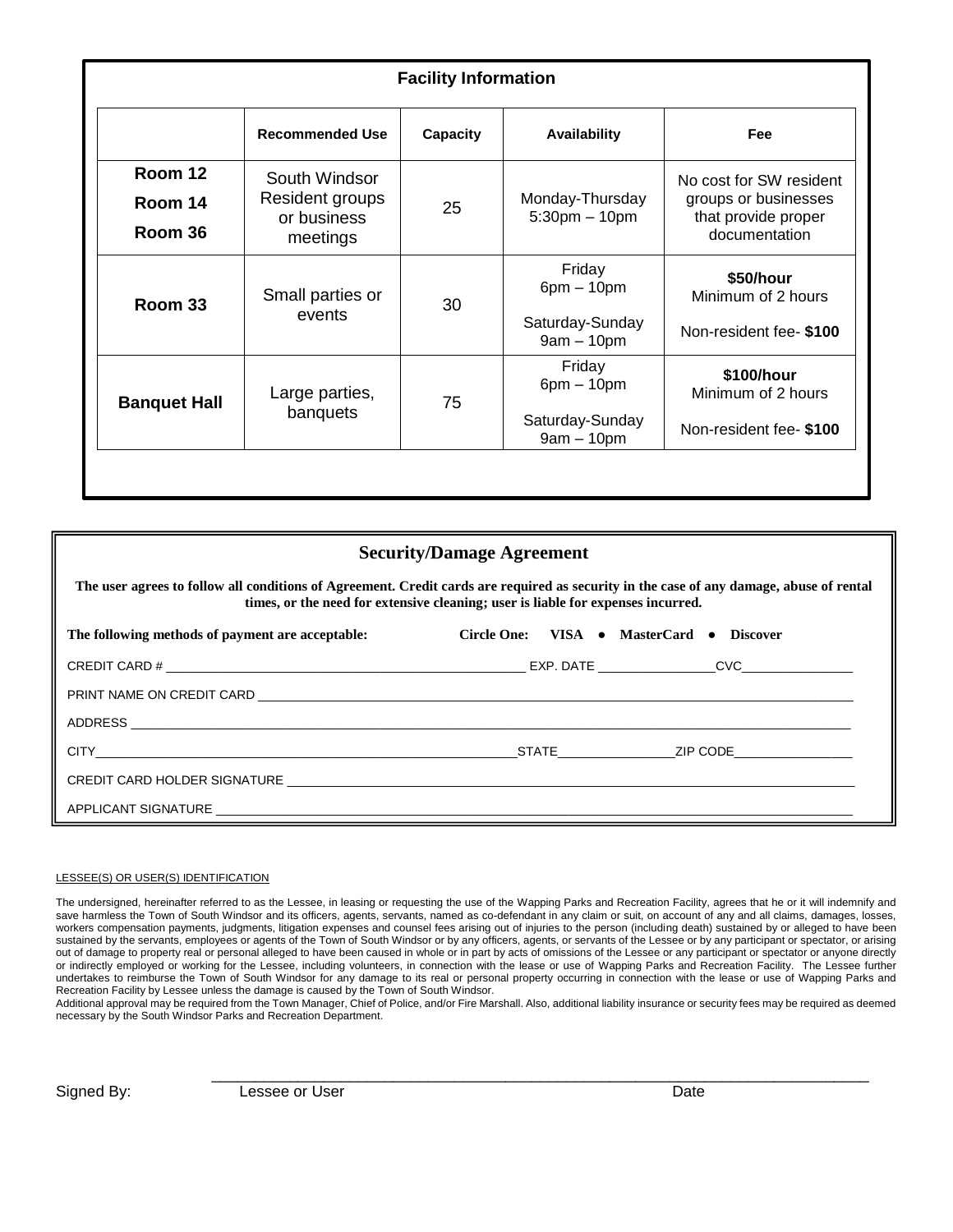### **Fee Collection**

#### **Renters are responsible for any damages incurred during the event**

- **A Credit Card must be held on file in the case of any damages or abuse of time.**
- Fees will be collected by the Parks and Recreation Department.
- 10 minutes beyond scheduled reserved time is charged to the group an additional hour at the specified rate.
- Refunds, when necessary, will be processed within 10 business days of the event.
- Failure to comply with the conditions stated above, abuse of scheduled rental times, or failure to exercise reasonable care in the use of the facility, may result in additional charges and the disapproval of further applications by your group.
- **ALL rental fees are due at time of reservation**

#### **Booking/Cancellations**

- It is understood that use of the facility by the applicant is subject to any or all of the conditions listed on this Policies/Agreement page.
- Reservation will be confirmed within five business days of scheduled reservation.
- Person listed to be responsible for activity must be in attendance during reservation.
- Full refunds will be made on cancellations made at least **3 days** prior to the rental date. Please allow 2 weeks for a refund.
- A \$50.00 cancellation fee will be retained from payment for cancellations made *later than* three (3) days in advance of the event.
- No refunds on rental fees will be made, in any amount, for failure to show on the reserved rental date.

#### **Policies**

- 1. Liability Insurance Coverage may be required depending on the activity, and shall be determined upon receipt of the application.
- 2. ALL rentals are private functions only. **NO** activity shall be allowed to charge a gate admission, or charge for food or drink.
- 3. There must be no alterations, changes or additions to the electrical system, or the building itself. Use of fasteners on any part of the building/tables is prohibited.
- 4. Youth groups will not be allowed at the facility until adult supervisors have arrived. There shall be adequate supervision of youth participants at all times. Adequate supervision is 1 adult (age 21 or older) per every 10 youth.
- 5. Should damage be incurred during use of the facility, a WRITTEN REPORT MUST BE FILED with the Parks and Recreation Department by the responsible person identified on this application, WITHIN 24 HOURS.
- 6. All local town, police, fire, and other municipal ordinances and regulations governing use of facilities as adopted by the Town Council are hereby made part of these conditions.
- 7. Receptacles will be provided for disposal of trash, and you are expected to dispose of all trash before the end of your rental.
- 8. NO ALCOHOLIC BEVERAGES will be allowed in any part of the Wapping Parks and Recreation Facility.
- 9. Applicant must sign in before the scheduled activity begins and sign out the condition of the building after the activity ends with the facility monitor.
- 10. Person responsible for activity must be in attendance.
- 11. All activities must end before 10pm.
- 12. Groups are responsible for room set-up. Rooms must be returned to original condition and furnishings and equipment must be returned to storage locations. To help us keep the furniture clean, all tables used must be covered with tablecloths.
- 13. Counters, tables, sinks and any other surfaces used during your reservation must be cleaned. (A \$250 charge will be applied to your CC on file for any areas not cleaned) All chairs and tables need to be returned to original condition (extra chairs and tables returned to storage, chairs and tables moved back to original state). Failure to return room(s) to original condition may result in additional charges.
- 14. Storage of private property and personal belongings cannot be accommodated.
- **15. Everyone must use bathrooms designated to the hall they have rented.** The Room 33 bathrooms are located across the hall. The banquet hall's bathrooms are located in the hallway to the right when leaving the banquet hall.
- 16. **Artwork hung on the wall should not be touched**, it must remain in place.
- 17. **NO LOITERING IN THE HALLWAY**. Hallways must remain clear at all times.
- 18. **NO PUSH PINS OR TACKS** can be used to hang decorations, painters' tape only!
- 19. **NO GAMBLING** is allowed at the Wapping Parks and Recreation Facility.
- 20. **NO OPEN FLAME** is allowed inside the Wapping Parks and Recreation Facility.